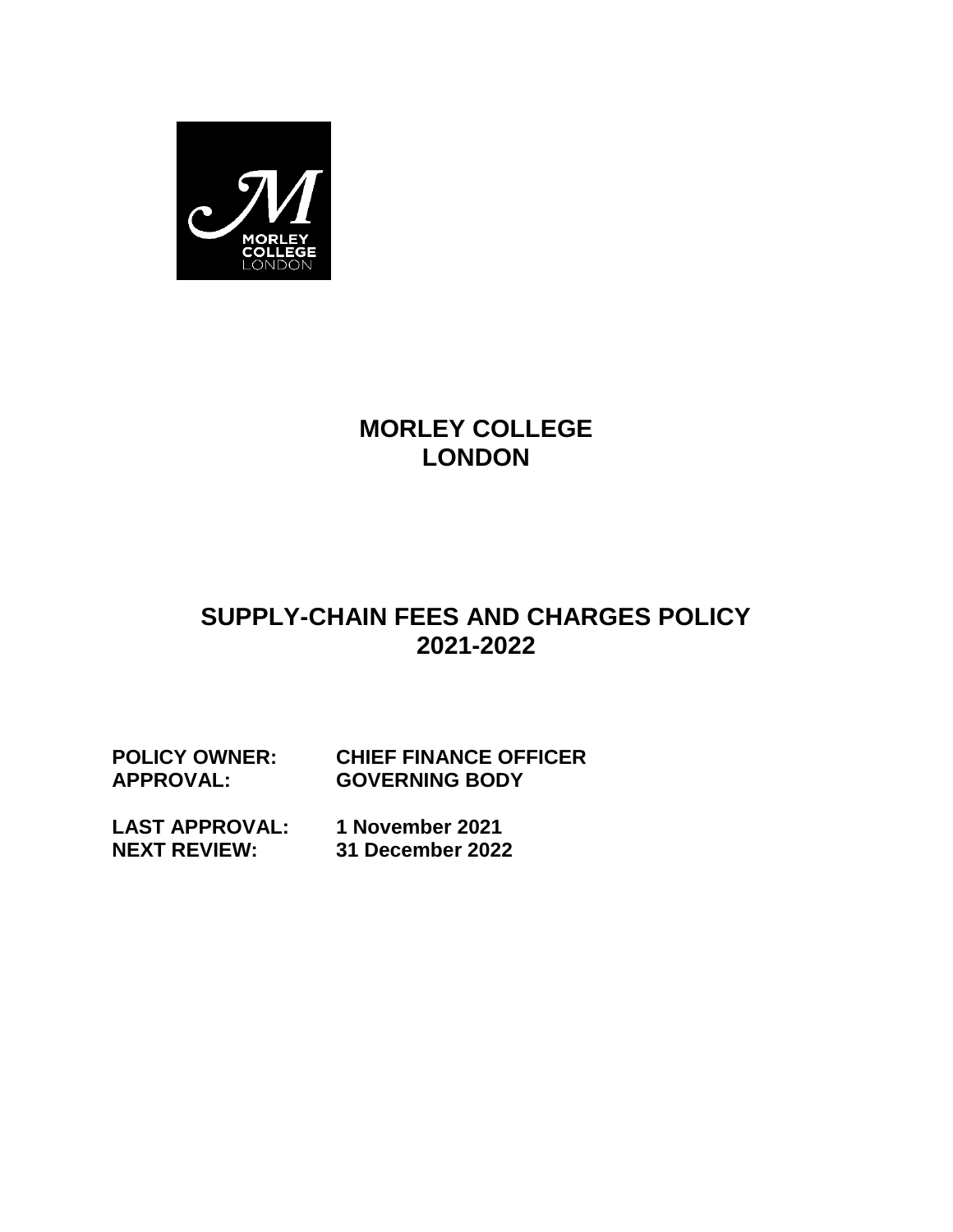### **Policy Aim**

This document aims to provide consistency of approach and transparency to the College's supply- chain fees and charges in relation to its subcontracting of provision.

# **Definition of Terms**

*Standard Management Fee* – this fee is determined by the size of the subcontracted partnership contract (as per Maximum Contract Value figure), and the level of College support provided, and is the fee applied to all such contracts to account for standard costs incurred by the College through its management of these contracts.

*Additional Contract Fees* – sometimes there will be a need to apply an additional fee to offset direct associated costs incurred by the College in its pursuance of the partnership arrangement. These will be determined on a contract-by-contract basis.

*Education and Skills Funding Agency* (ESFA) – Government funded agency that supports provision for learners in further education who are aged 16 or over, also including all Apprentices.

*European Social Fund* (ESF) – European Union's (EU) main financial instrument for supporting employment in the member states of the European Union as well as promoting economic and social cohesion. This funding is associated with bid for projects linked to education and skills provision.

Where additional services are provided that are outside the scope of subcontracting (e.g. on-site accommodation) these arrangements will be governed by separate agreements.

#### **1. Context**

This policy is now a mandatory requirement of the ESFA, as stated in the Funding Rules 2021-2022. This policy supersedes all previous versions, where applicable, and is effective for the 2021–2022 academic year.

#### **2. Reasons for subcontracting**

The College recognises the need to offer as diverse a range of provision as possible, in as flexible and cost effective a way as possible. By working in partnership with subcontractors, the College is able to do the following:

- Offer niche provision
- Engage with the wider community, thus increasing wider participation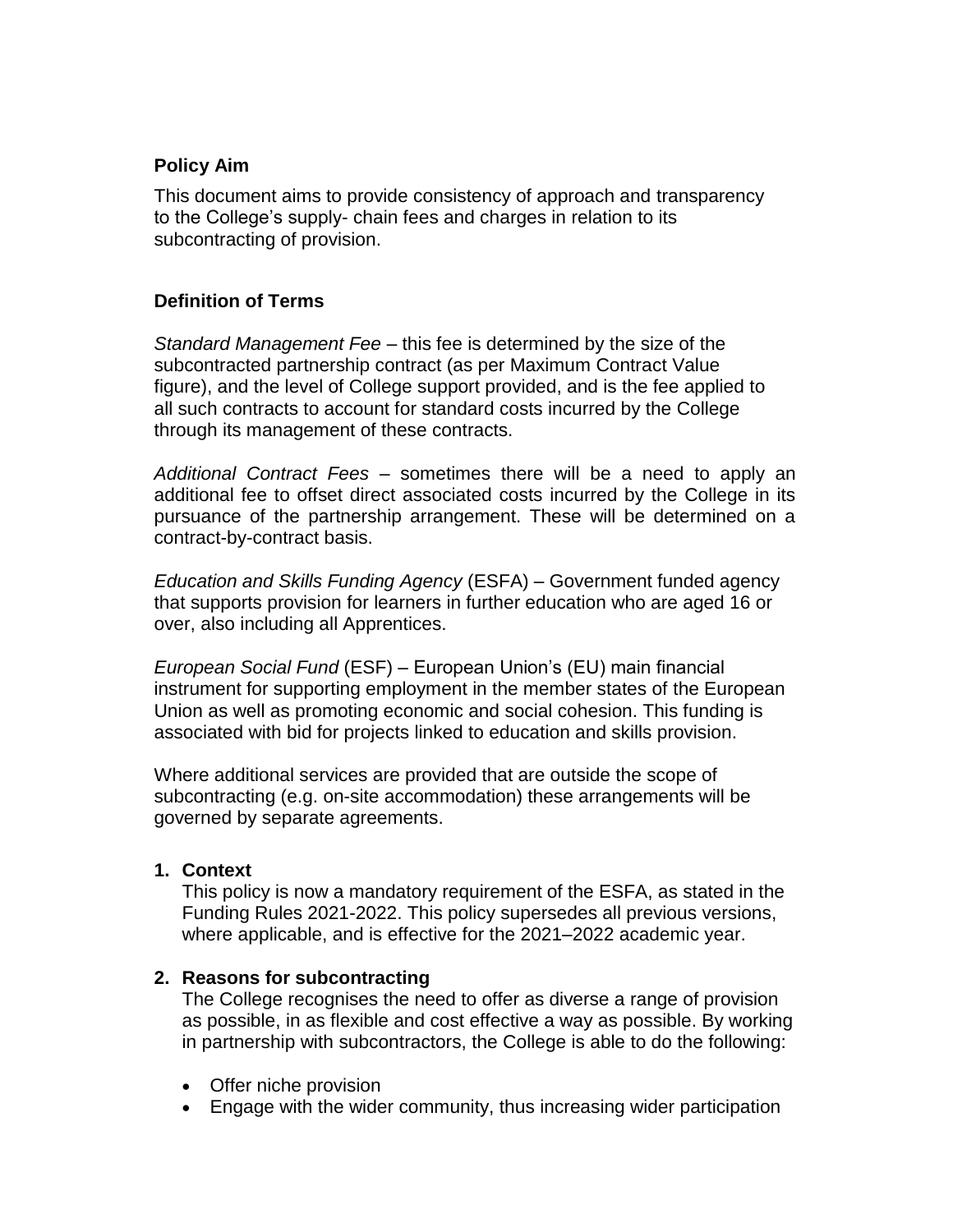by attracting learners who are unable, or unwilling, to attend provision offered on campus

- Offer flexibility by delivering provision at times and venues convenient to learners and employers
- Be responsive to learner and employer requirements
- Ensure greater cost efficiency
- Engage with new markets
- Achieving growth, where this is consistent with College, local and regional strategic objectives.

# **3. Selection and Due Diligence**

The College is committed to the proper selection and appointment of subcontracting partners. All potential partners will undergo a robust due diligence process reviewing financial, operational and quality aspects prior to appointment.

Where subcontracting partners are proposed to be reappointed for a further period, and annual due diligence process will be undertaken.

# **4. Improving Quality**

The College is committed to continual improvement in teaching and learning, both in its own direct provision and in its subcontracted provision. A range of approaches are employed in order to do this, such as session observations and Self Assessment Reports. In terms of provision subcontracting specifically, the following processes are in place to help monitor quality of provision, and actively improve quality on an on-going basis:

- A robust schedule of Quality Assurance Audits that are carried out throughout the year
- Annual Reviews with target setting
- Regular management meetings between the College and all its subcontractors (with a minimum of one management meeting per term)
- Training and Development workshops (as appropriate)

#### **5. Fees**

*Standard Management Fee* – This fee is applied to all subcontracted contracts, and is the proportion of ESFA/ESF funding retained by the College to cover standard costs incurred through its management of these contracts. These costs include:

- Administration
- Quality assurance
- MIS functions relating to the submission of funding claims to the ESFA and ESF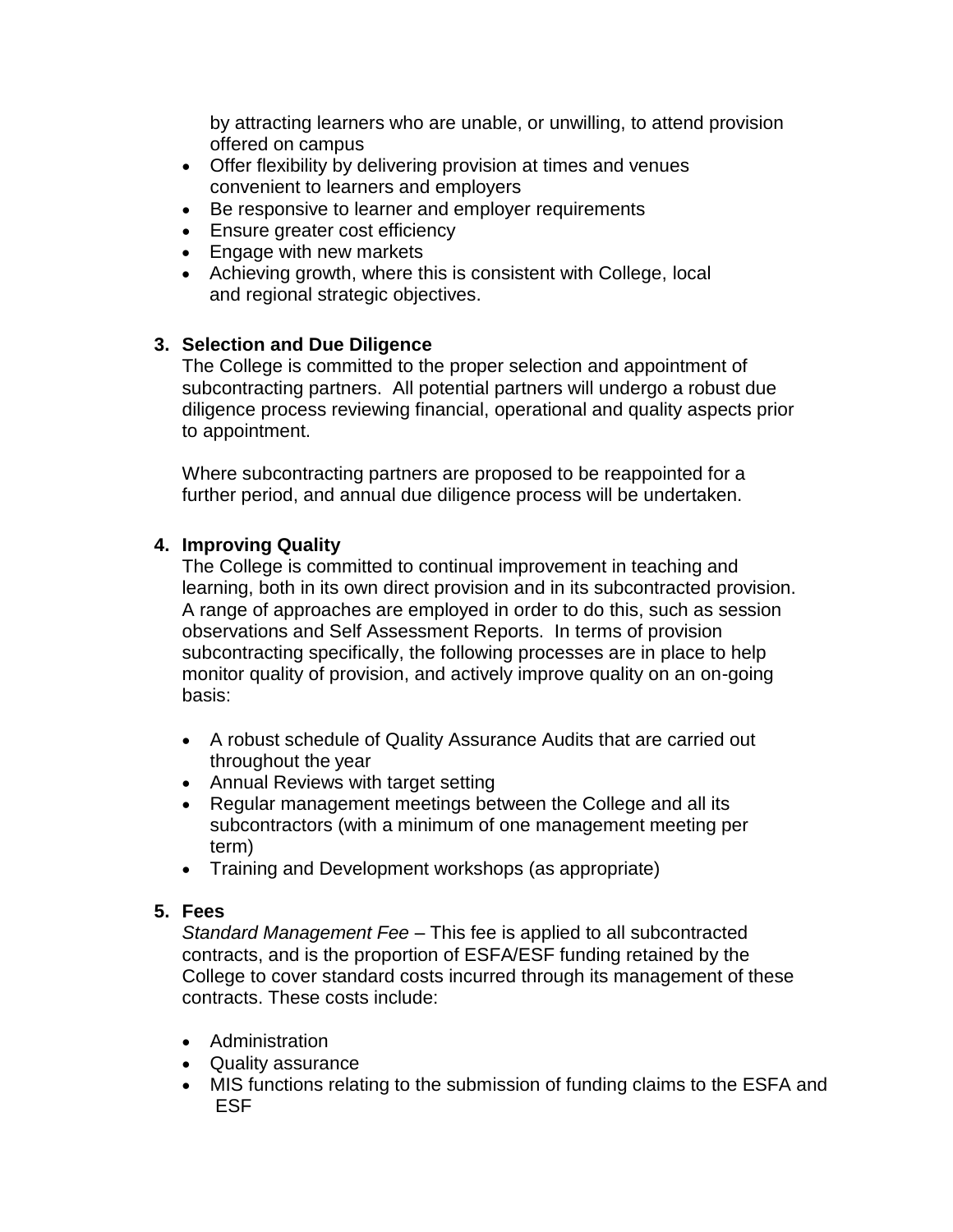- Provision of management meetings
- Provision of a dedicated Account Manager
- Provision of professional advice regarding ESFA / ESF funding matters
- Due Diligence support, guidance and checking.

| <b>Elements of the Standard Management Fee</b> | All<br><b>Partners</b> |
|------------------------------------------------|------------------------|
| <b>Partnership Management</b>                  | 5.5%                   |
| <b>Partnership Administration</b>              | 5.5%                   |
| <b>Quality Assurance</b>                       | 2.0%                   |
| Data Inputting and Management                  | 4.0%                   |
| <b>MIS Functions</b>                           | 3.0%                   |
| <b>Total Management Fee</b>                    | 20.0%                  |

*Additional Contract Fees* – In some cases, the College will undertake further, additional functions in terms of managing the subcontracted provision, such as, but not limited to:

- registering learners with awarding organisations
- incurring the cost of examination fees
- incurring the cost of End Point Assessment (EPA) of Apprenticeship **Standards**
- responsibility for Internal Quality Assurance of provision
- increased Quality Assurance Audits and due diligence processes/monitoring if provision is new or is underperforming (it is acknowledged that new partnerships will require additional monitoring as they will be deemed High Risk provision until the quality of programme delivery and contract management has been evidenced over a minimum 12-month period)
- additional support necessitated due to subcontractors poor performance (in relation to delivery of provision, poor achievement rates or administration processes linked to provision)
- type of provision, for example more resources will be required to manage the administration of apprenticeship programmes than some other types of programmes

In these cases an Additional Contract Fee will be applied to the subcontracted provision as well as the Standard Management Fee. This fee will be agreed with subcontractors prior to the issuing of contracts, and will be reviewed prior to annual re-contracting.

The College will not take part in arrangements involving "second level" subcontracting, where a subcontracting partner proposes to subcontract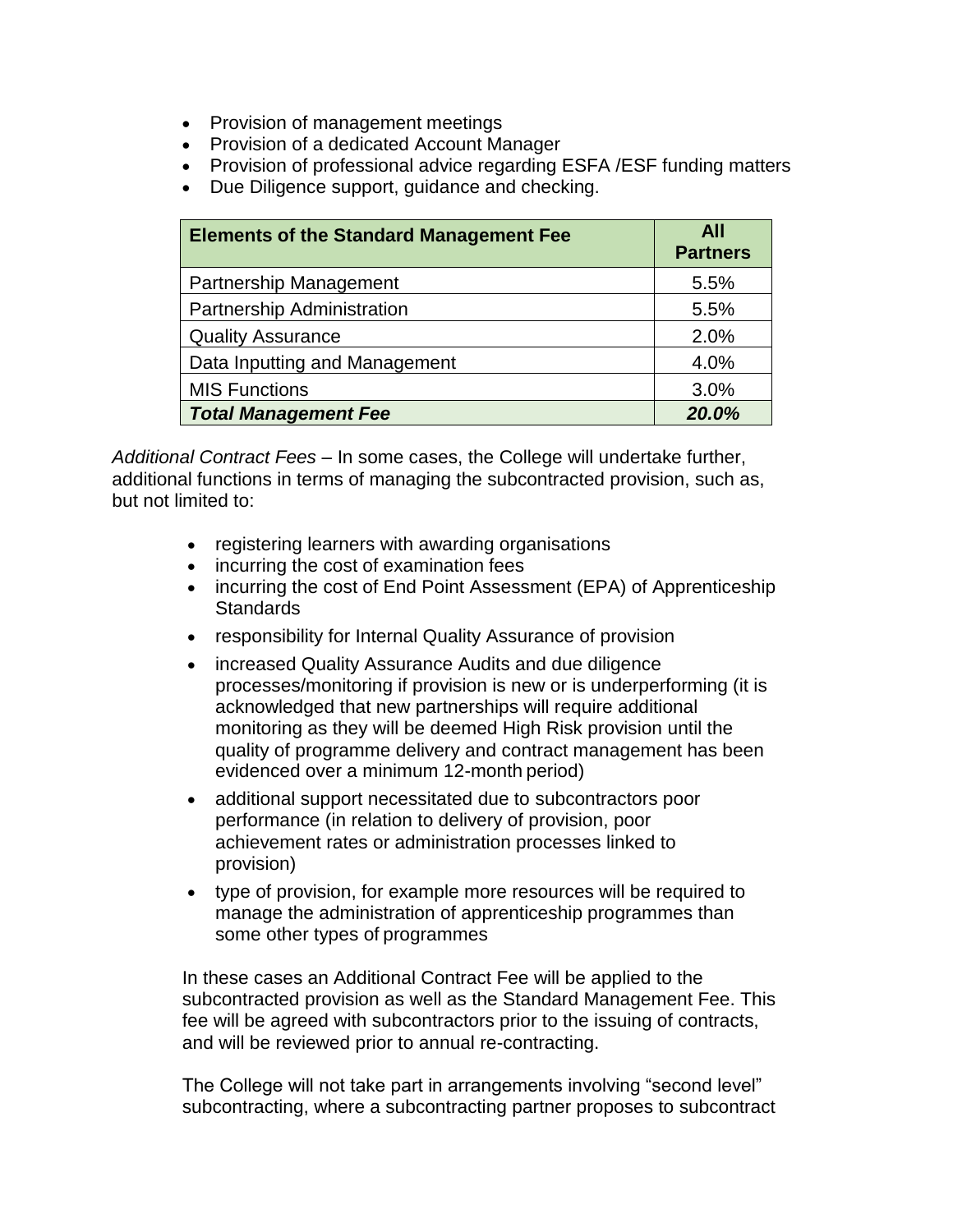delivery to a further partner.

The College will not engage in sub-contracting of Advanced Learner Loan delivery, or any other delivery category not eligible for sub-contracting a set out in the ESFA funding rules.

### **6. Payment Terms**

Payment terms will be dependent upon the type and length of provision subcontracted:

 *Classroom Provision* – for programmes of short duration (12 weeks or less) payment will be split between an **on-programme payment**  (made after enrolment forms and attendance registers have been received for the entirety of the funded programme and the College is satisfied that learner eligibility and attendance satisfies ESFA/ESF requirements) and an **achievement payment** (made upon receipt of proof of learner achievement that satisfies ESFA/ESF requirements). For programmes of longer duration overall payment may be further divided to allow for **on-programme payments** to be made mid-programme or at the end of each academic term or at other defined points during the programme; again payment will be based upon the receipt of appropriate attendance registers for specified periods of the programme and learner completion of the minimum qualifying period as stipulated in current funding guidance and associated publications (as per Section 8 of this policy)*.*

Upon receipt of satisfactory evidence the College will pay associated invoices within 30 days of the invoice date. This payment will be made by BACS transfer. However, if any supporting evidence is queried by the College then payment will be withheld until these queries are resolved, and payment will then be made at the earliest possible opportunity.

#### **7. Policy Review**

The College will review this policy annually. This review will take place in June of each year, and any policy revisions will be completed and published prior to the October of the next academic year.

#### **8. Communication**

Any changes to the policy will be communicated to existing subcontractors at contract management meetings. Furthermore, the College will distribute a copy of this policy to all potential new subcontractors and discuss it with them as part of the College's precontracting process.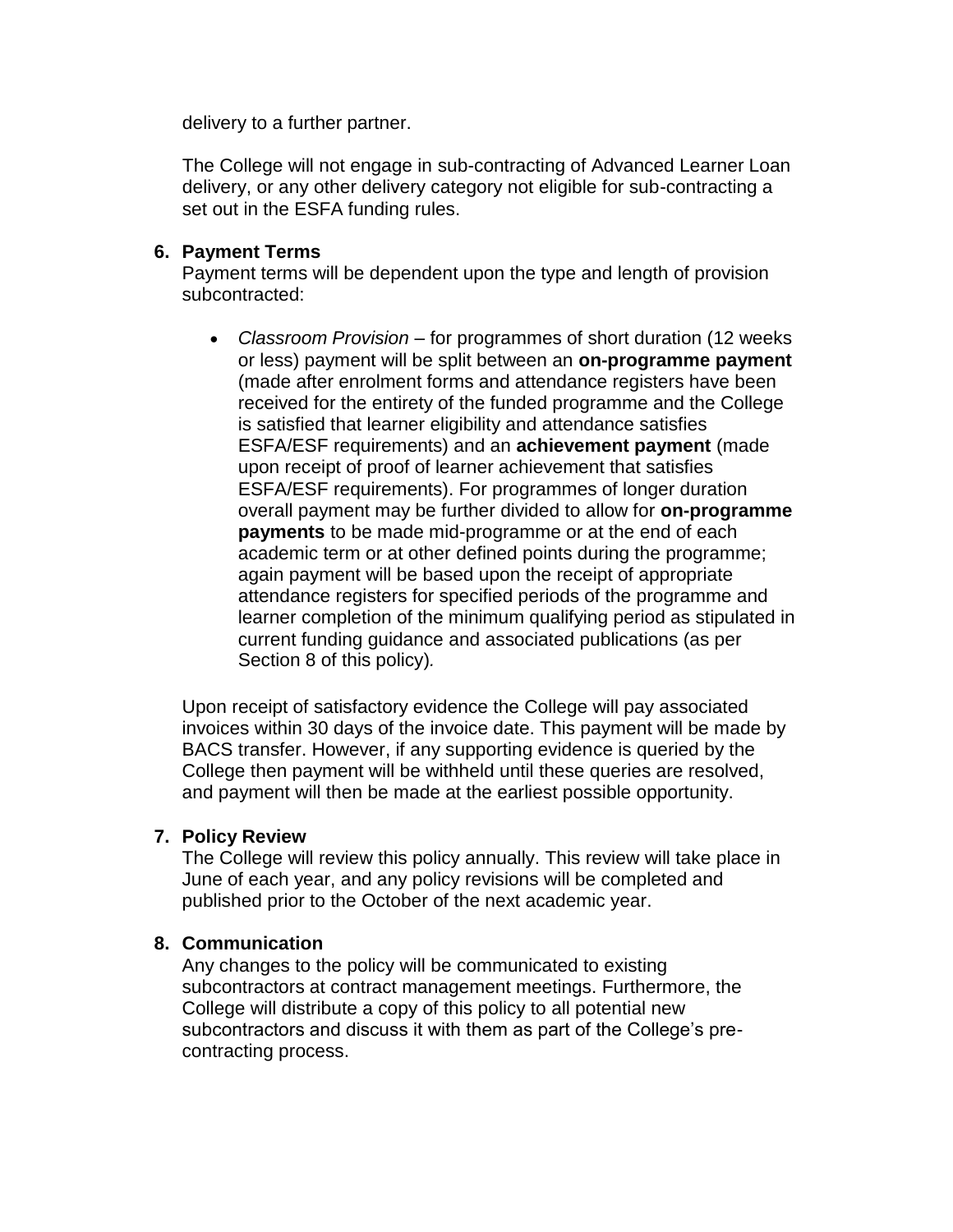### **9. Publication of Policy**

An up-to-date copy of this policy will be posted on the College's website. Hard copies of the policy will be made available on request.

# **10.Related Publications**

There are a number of Education & Skills Funding Agency (ESFA) publications that should be referred to in conjunction with this policy that are available at https://www.gov.uk/government/publications, some of the key documents are listed below:

Subcontracting funding rules for ESFA funded post-16 funding (excluding apprenticeships) 2021 to 2022

Funding guidance for young people 2021 to 2022 rates and formula *[Education & Skills Funding Agency]*

Funding guidance for young people: 2021 to 2022 funding regulations *[Education & Skills Funding Agency]*

Funding guidance for young people: 2020 to 2021 sub-contracting controls *[Education & Skills Funding Agency]*

Adult education budget (AEB): funding rules 2021 to 2022 *[Education & Skills Funding Agency]*

Adult education budget (AEB): funding rates and formula 2021 to 2022 *[Education & Skills Funding Agency]*

Apprenticeship funding and performance management rules 2021 to 2022 *[Education & Skills Funding Agency]*

[GLA AEB Funding Rates and Formula 2021/22](https://www.london.gov.uk/sites/default/files/funding_rates_and_formula_2020-21_v1_1.pdf)

GLA AEB [SEND Flexibility Application Form](https://www.london.gov.uk/sites/default/files/aeb_send_flexibility_application_form.docx)

[GLA AEB Grant Funding and Performance Management Rules 2021/22](https://www.london.gov.uk/sites/default/files/aeb_grant_funding_rules_2020-21_v1_1.pdf) [GLA AEB Procured Funding and Performance Management Rules 2019/23 v2](https://www.london.gov.uk/sites/default/files/procured_aeb_funding_rules_2019-23_v2_1.pdf)

# **11.Signed on behalf of the Board:**

**Signatory:**

Dukis Garar

**Print Name:** Dr Andrew Gower

**Role:** Principal and Chief Executive Officer